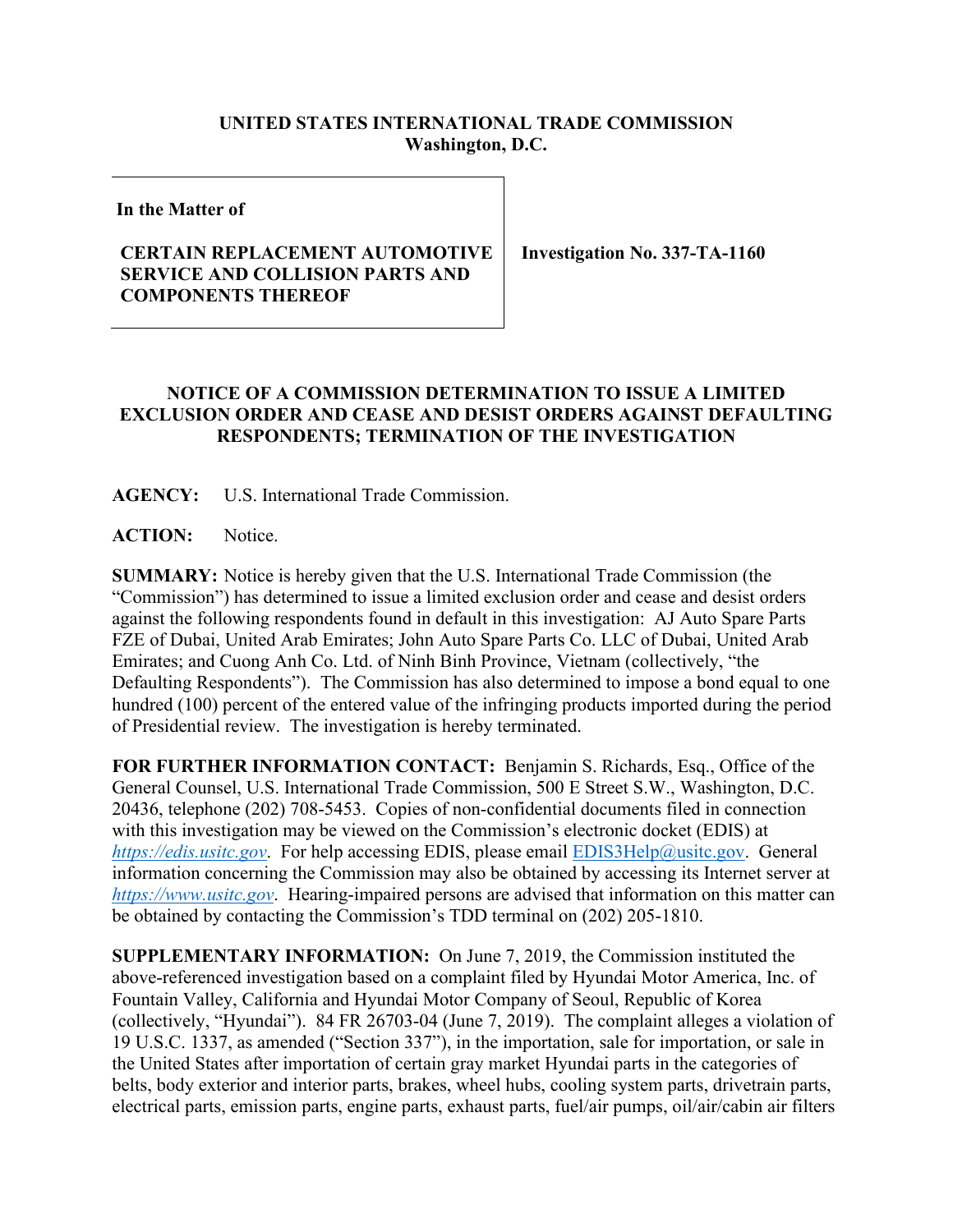and parts, heat and A/C parts, ignition parts, steering parts, suspension parts, transmission parts, wheels and parts, wiper and washer parts, and accessories that infringe one or more of Hyundai's U.S. Trademark Registration Nos. 1,104,727; 3,991,863; 1,569,538; and 4,065,195. *Id*. at 26704. The complaint further alleges that a domestic industry exists in the United States. *Id*.

The Commission's notice of investigation named Direct Technologies International, Inc. ("DTI") of North Miami Beach, Florida; AJ Auto Spare Parts FZE ("AJ Auto") and John Auto Spare Parts Co. LLC ("John Auto"), both of Dubai, United Arab Emirates; and Cuong Anh Co. Ltd. ("Cuong Anh") of Ninh Binh Province, Vietnam as respondents. The Office of Unfair Import Investigations was not named as a party to this investigation.

On November 25, 2019, the Commission determined not to review an initial determination ("ID") granting Hyundai's unopposed motion to find respondents AJ Auto, John Auto, and Cuong Anh (collectively, the "Defaulting Respondents") in default. Order No. 17 (Nov. 5, 2019), *not reviewed*, Comm'n Notice (Nov. 25, 2019). Thereafter, on January 24, 2020, Hyundai filed a declaration seeking immediate entry of a limited exclusion order against the Defaulting Respondents and any of their affiliated companies, parents, subsidiaries, and related business entities, successors or assigns.

On February 18, 2020, the Commission determined not to review an ID granting Hyundai's unopposed motion for summary determination that Hyundai satisfies the domestic industry requirement of section 337. Order No. 26 (Jan. 16, 2020), *not reviewed*, Comm'n Notice (Feb. 18, 2020).

On March 26, 2020, the Commission determined not to review an ID granting a joint motion by Hyundai and DTI to terminate the investigation as to DTI based on a consent order. Order No. 36 (Mar. 5, 2020), *not reviewed*, Comm'n Notice (Mar. 26, 2020). The Commission concurrently issued a consent order directed to DTI, found that Hyundai's January 24, 2020 declaration for immediate relief against the Defaulting Respondents was moot, and requested briefing on the issues of remedy, bonding, and the public interest with respect to the Defaulting Respondents. Comm'n Notice, 2-3 (Mar. 26, 2020).

On April 9, 2020, Hyundai filed the sole response to the Commission's request for briefing. No replies or other submissions were received.

Upon review of the record, and in the absence of any response from the Defaulting Respondents or from other interested persons or government agencies, and having concluded that it would not be contrary to the public interest to do so, the Commission has determined to issue a limited exclusion order and cease and desist orders against the Defaulting Respondents. The Commission has further determined to set a bond in the amount of one hundred (100) percent of the entered value of the covered products.

The investigation is hereby terminated.

While temporary remote operating procedures are in place in response to COVID-19, the Office of the Secretary is not able to serve parties that have not retained counsel or otherwise provided a point of contact for electronic service. Accordingly, pursuant to Commission Rules 201.16(a) and 210.7(a)(1) (19 CFR 201.16(a), 210.7(a)(1)), the Commission orders that the